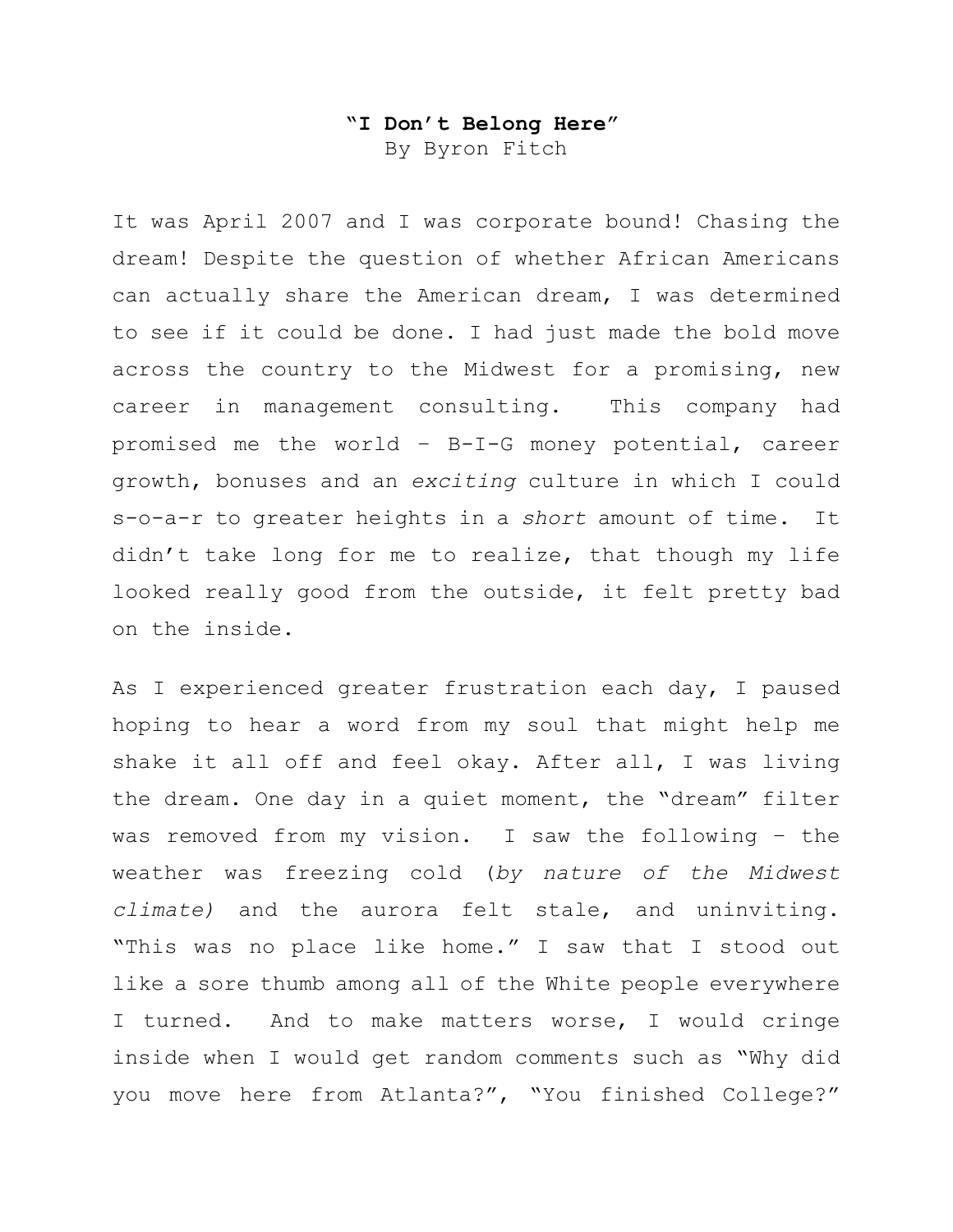"Your parents are educated"…just to name a few. I thought to myself, "Have I accepted being the "token" black man?" Had my expectations been so unrealistic? I wanted to be fully embraced, accepted, and encouraged to be my "true" authentic self. Despite it being 2007, and this country on the verge of electing the first ever African-American President, my surroundings were not so progressive. Initially, I attributed what I was experiencing to racism, the *obvious* barrier to my fulfillment. So I tried to bury my feelings and desires for acceptance, but there was *more* beneath these feelings than even I knew.

Fast forward to 2008, this same company transferred me to Atlanta. Moving back to Atlanta better known as "The Promise Land" was the chance I needed to experience acceptance. Surely, my worries and discomfort would be over. Yet, for the next 3 years, I felt like the same outsider I was back in the Midwest. Even though I was back home physically, I still felt like a misfit. In 2011, I happily transitioned from this company to another corporate environment that promised me the same thing = *even more* money, *more career opportunities*, and a great culture. This would do the trick and put me squarely back in the dream! And BOOM…the same thing happened to me again! The same empty feelings career wise surfaced. Why? I thought this is what I wanted but still felt such a disconnect and no sense of belonging. There was no one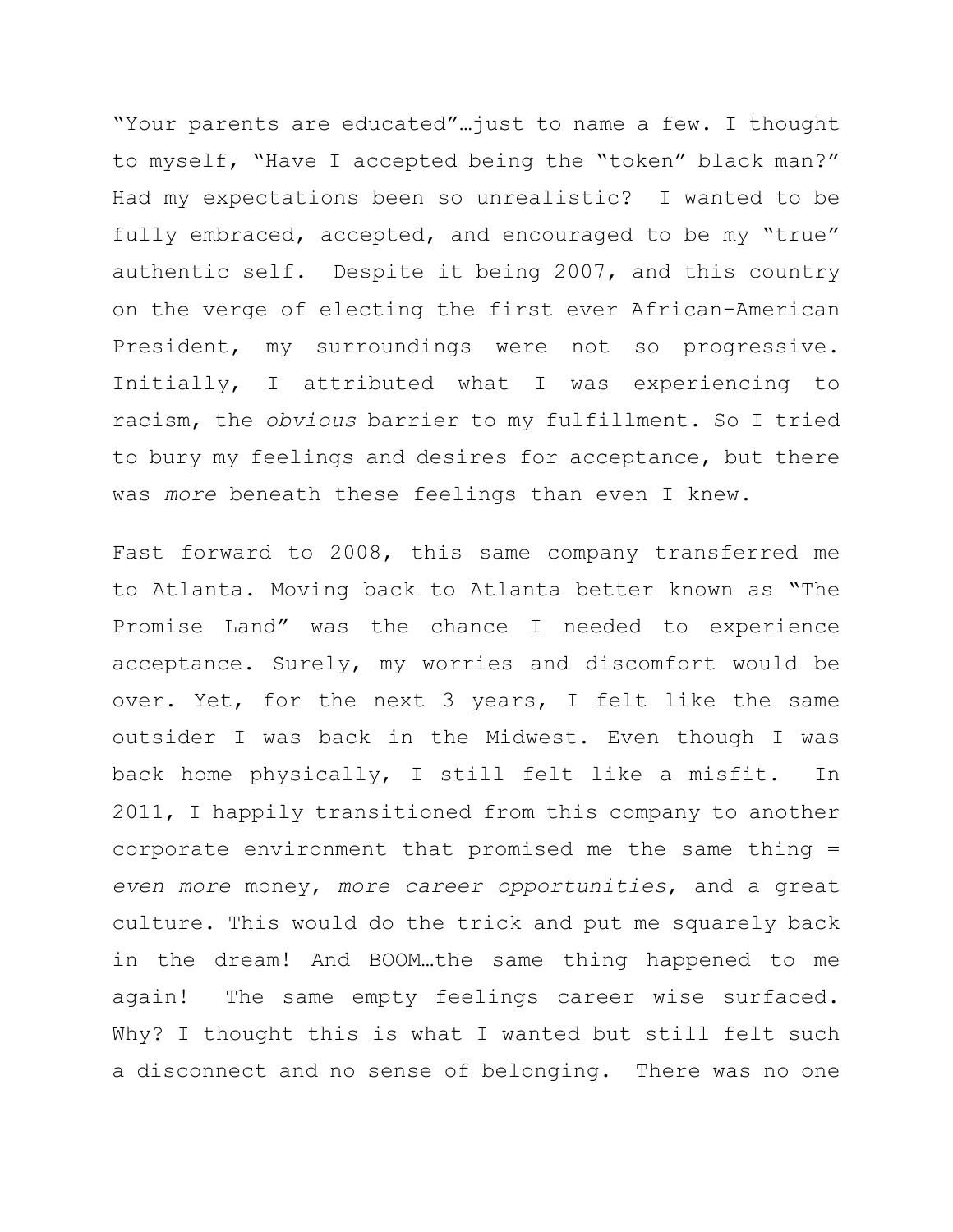in sight that looked like me to mentor, build, or nurture me personally or professionally. The negative vibrations from my frustrations magnified until I'm sure they were coming out of the side of my neck. Those unresolved feelings that lay inside came to life as I complained

about the job day after day. Then it happened, I was laid off from this company at the end of 2013. It felt very shady and I was completely devastated. Here I am…being newly married, the main breadwinner of my family, and totally clueless about my next move. I was obviously one of those people who had to get to the point of *crisis* before I could truly hear my soul and the voice of God.

When the house was quiet, and I was praying for direction, it came to me. All this time I was allowing the dreams of others to dictate what I thought was right for me. All this time, I had been masking my "true" authentic self to fit into a culture that was never designed for me to succeed long-term. No wonder I was in a constant internal battle between honoring and representing myself versus flexing to be that "token" Black man that they wanted me to be. That was never going to work for my good. I finally realized that God heard my complaints and through divine intervention removed me from that soul-sucking place.